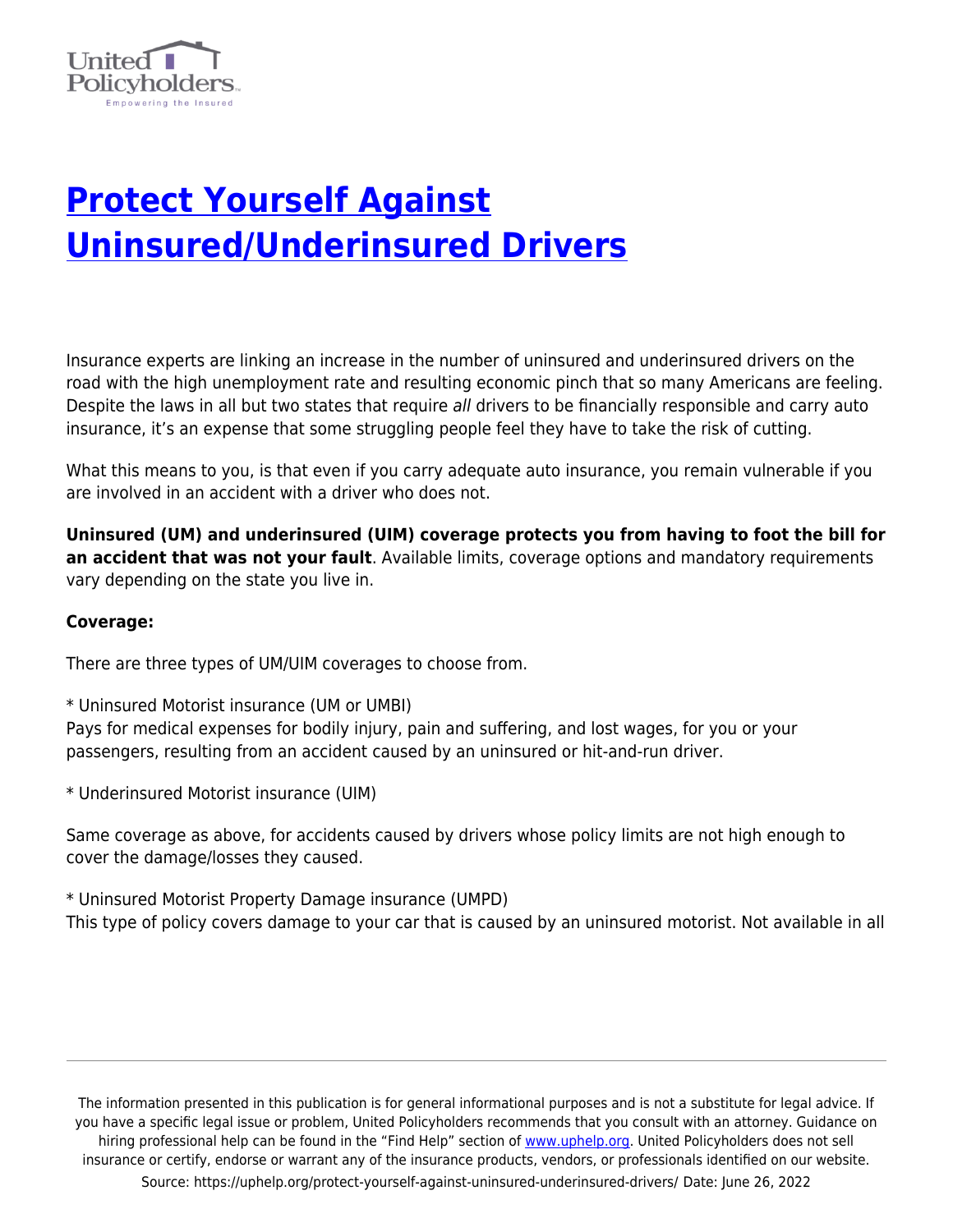

states. Coverage is available only if you do not already have collision coverage on your vehicle.

You can add UMPD when you don't want to carry collision, but want to have some type of collision coverage on your car. If you have collision coverage, you can add a "Waiver of Collision" endorsement. This waives the collision deductible when you can prove your car was damaged by an at-fault uninsured motorist.

## **Cost**

Get at least two quotes for adding or increasing your protection against uninsured and underinsured drivers before you make the final decision. Don't assume the cost will be prohibitive until you know what it will be.

Here's a sample cost breakdown scenario:

Scenario: Married Couple, 2 cars, no children

| <b>BODILY</b><br>  INJURY/<br><b>UNINSURED/</b><br><b>PROPERTY</b><br><b>UNDERINSURED</b><br><b>DAMAGE</b><br><b>MOTORIST</b><br><b>SINGLE</b><br><b>LIABILITY LIMIT</b><br>  LIABILITY<br>l LIMIT | <b>ANNUAL</b><br><b>COST</b> |  | <b>DAILY COST   COMMENTARY</b> |
|----------------------------------------------------------------------------------------------------------------------------------------------------------------------------------------------------|------------------------------|--|--------------------------------|
|----------------------------------------------------------------------------------------------------------------------------------------------------------------------------------------------------|------------------------------|--|--------------------------------|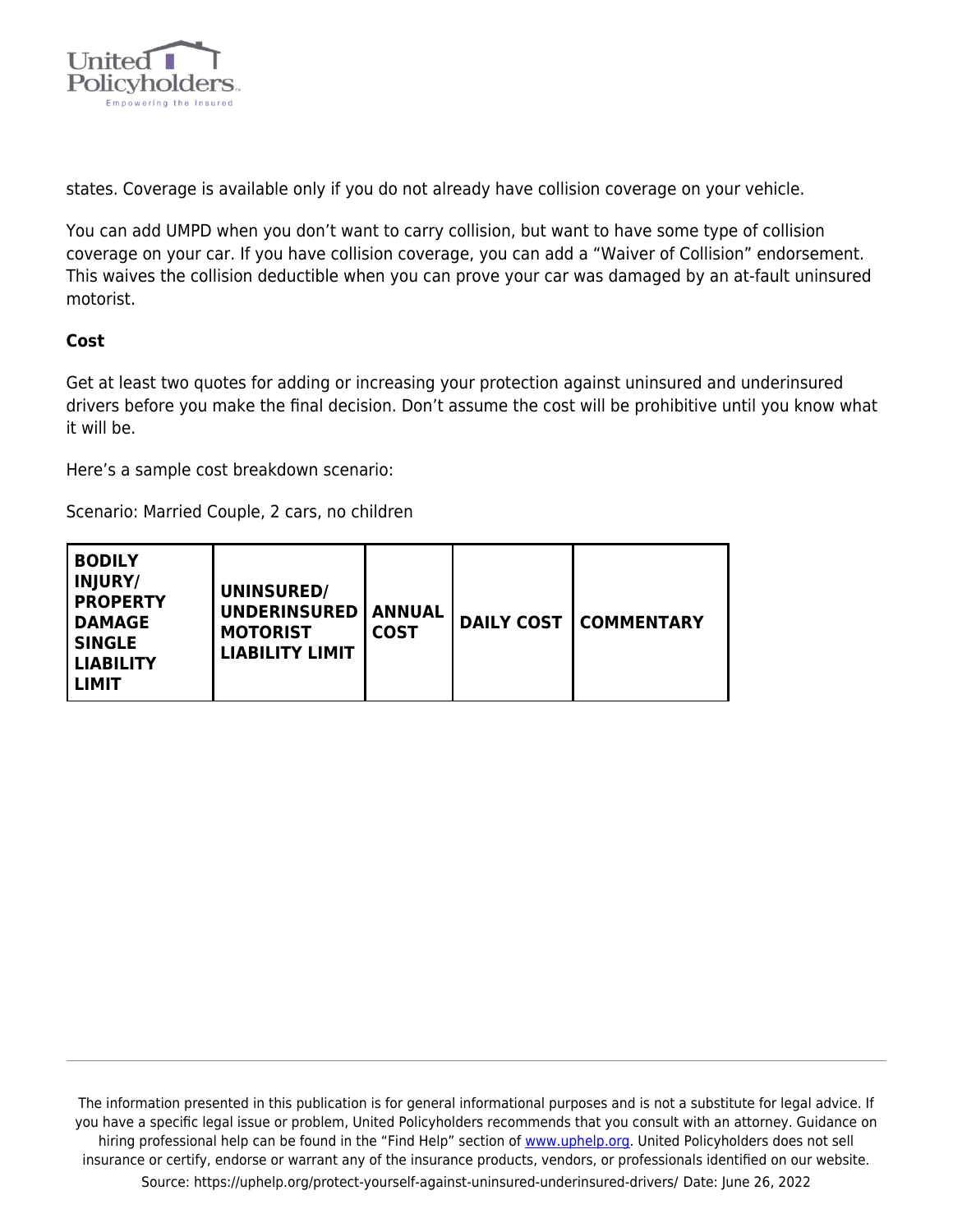

| \$50,000.00  | \$50,000.00  | \$640.00 | \$1.75 | <b>FOR SIXTY</b><br><b>CENTS MORE</b><br><b>PER DAY YOU</b><br><b>GET AN</b><br><b>ADDITIONAL</b><br>\$450,000 IN<br><b>PROTECTION</b><br><b>COMPARED TO</b><br>THE COST OF A<br>\$50,000<br><b>LIABILITY LIMIT</b> |
|--------------|--------------|----------|--------|---------------------------------------------------------------------------------------------------------------------------------------------------------------------------------------------------------------------|
| \$100,000.00 | \$100,000.00 | \$705.00 | \$1.93 |                                                                                                                                                                                                                     |
| \$300,000.00 | \$300,000.00 | \$809.00 | \$2.22 |                                                                                                                                                                                                                     |
| \$500,000.00 | \$500,000.00 | \$857.00 | \$2.35 |                                                                                                                                                                                                                     |

In the example above, you can see that it costs \$1.75 per day for this couple to buy protection for both liability and uninsured motorists with a limit of \$50,000. However for sixty cents more per day, much less than the cost of a small cup of coffee from Starbucks, you can buy \$450,000 more in protection.

NOTE: Your uninsured motorist coverage limit can never be greater than the limit of liability to others. For example, if you have \$300,000 for bodily injury liability to others, you can't buy \$500,000 for the uninsured motorist limit. You'll have to increase the bodily injury limit as well, if you want to increase your uninsured/underinsured motorist limits.

**Action Step: Check your current policy to see what your current UM/UIM limits are. If you don't have any, or if your limits are the minimum required by law, get a quote for increasing or adding this coverage to give you added protection that you need in today's financial climate. If you're worried this will increase your premium, remember that raising your collision and/or comprehensive deductible will bring your premium down without sacrificing the higher dollar coverage that will protect you against serious losses.**

United Policyholders thanks three of our wonderful agent advisors, independent agents **Larry Tencer** (Petaluma, CA), **Kathy Berkman** (San Francisco, CA), and **David Shaffer** (Walnut Creek, CA) for reviewing and contributing to this Tip of the Month.